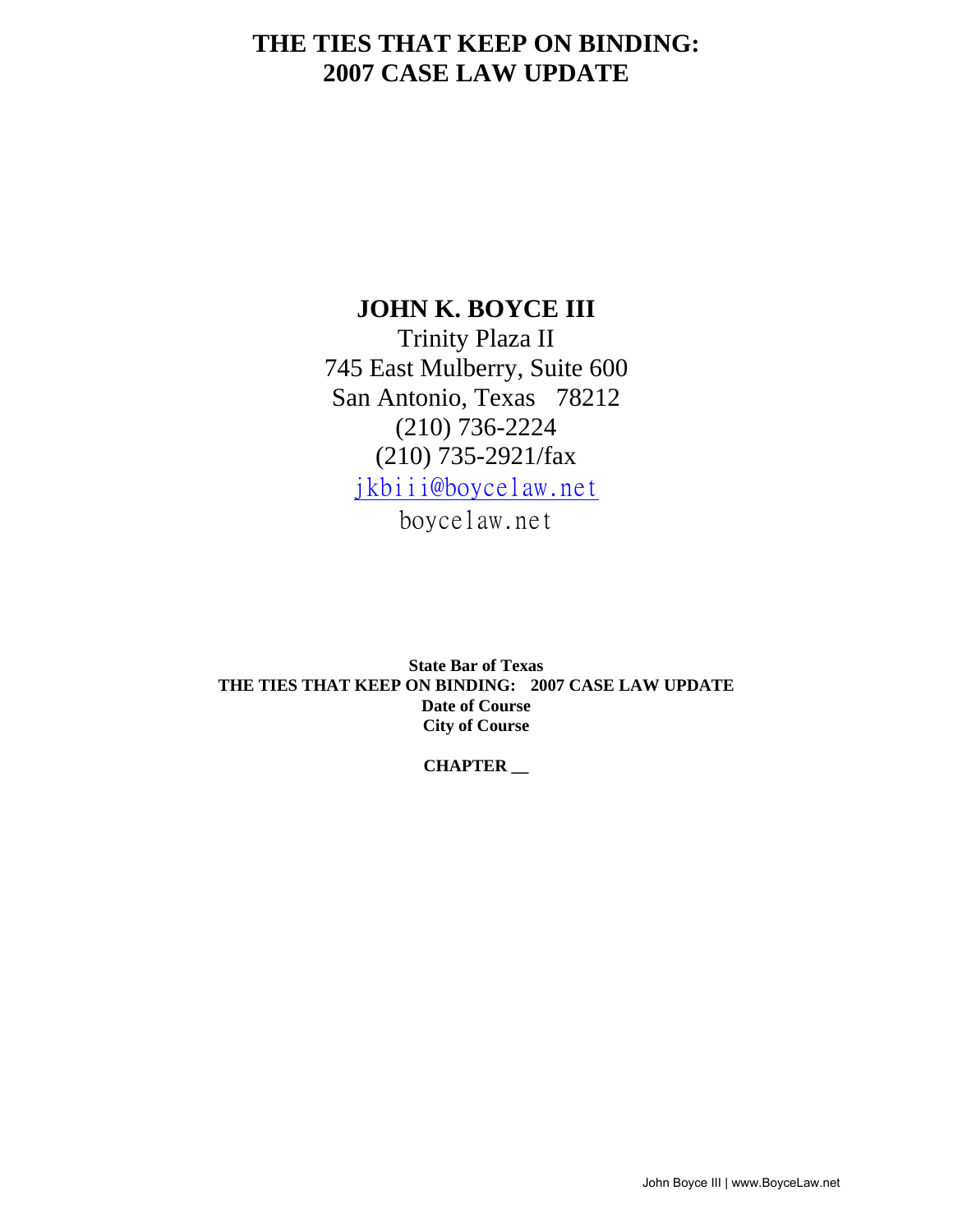## **TABLE OF CONTENTS**

#### Page

| II. | DISCLOSURE: POSITIVE SOFTWARE SOLUTIONS-THE CASE OF THE YEAR, AGAIN  1 |  |
|-----|------------------------------------------------------------------------|--|
|     |                                                                        |  |
|     |                                                                        |  |
|     |                                                                        |  |
|     |                                                                        |  |
|     |                                                                        |  |
|     |                                                                        |  |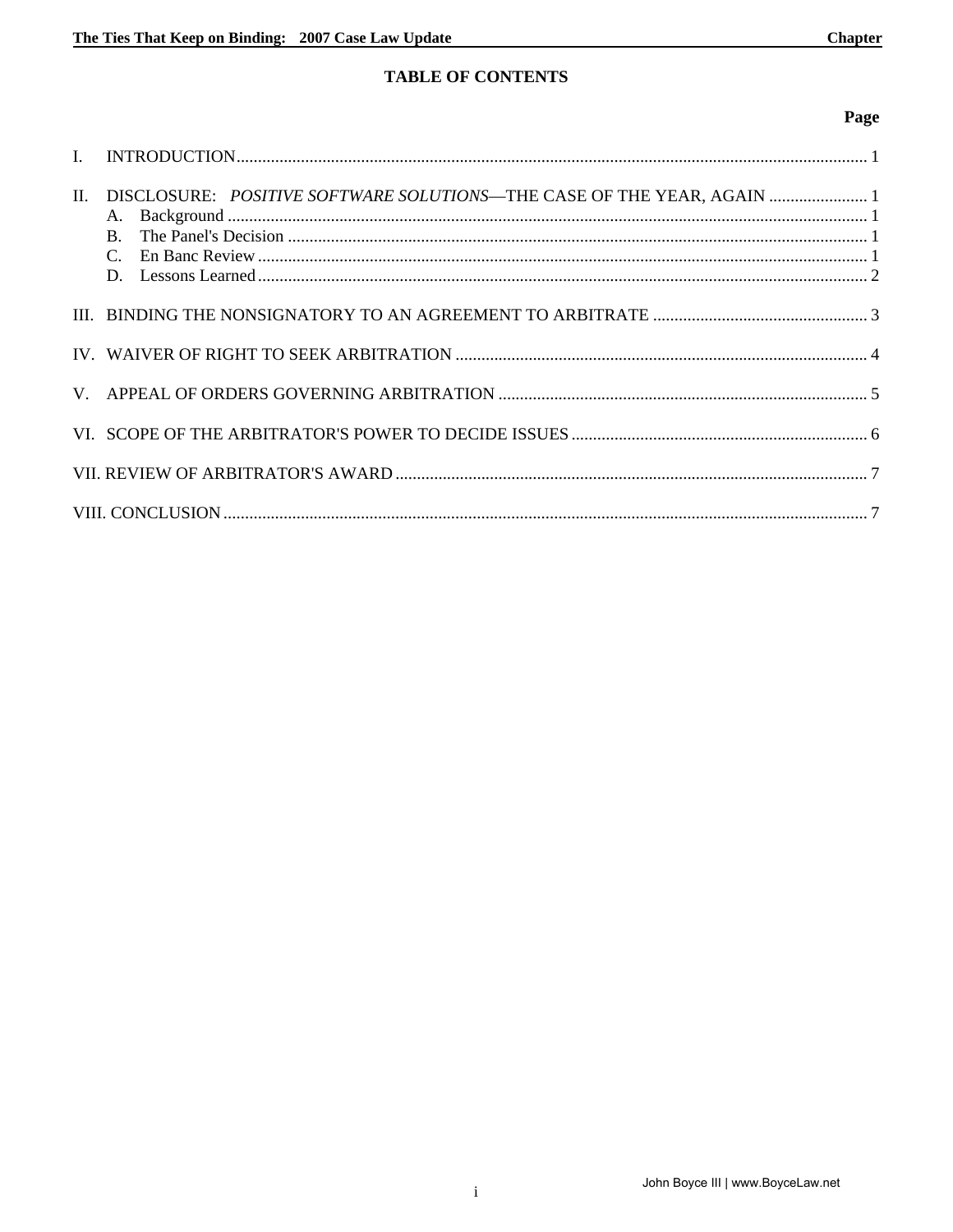#### **TABLE OF AUTHORITIES**

| <b>Cases</b><br>Page                                                                        |
|---------------------------------------------------------------------------------------------|
|                                                                                             |
|                                                                                             |
|                                                                                             |
|                                                                                             |
|                                                                                             |
|                                                                                             |
|                                                                                             |
| Grand Homes 96, L.P. v. Loudermilk, 96 S.W.3d 696 (Tex. App.-Fort Worth 2006, pet. filed) 4 |
|                                                                                             |
|                                                                                             |
|                                                                                             |
| In re Corpus Christi Spohn Health Sys. Corp., 2007 WL 2199120 (Tex. App.—Corpus Christi     |
|                                                                                             |
|                                                                                             |
| In re Great W. Drilling, Ltd., 211 S.W.3d 828 (Tex. App.—Eastland 2006, orig. proceeding)   |
| In re Kaplan Higher Educ. Corp., 2007 WL 2404836 (Tex. Aug. 24, 2007) (orig. proceeding)    |
| John Boyce III   www.BoyceLaw.net                                                           |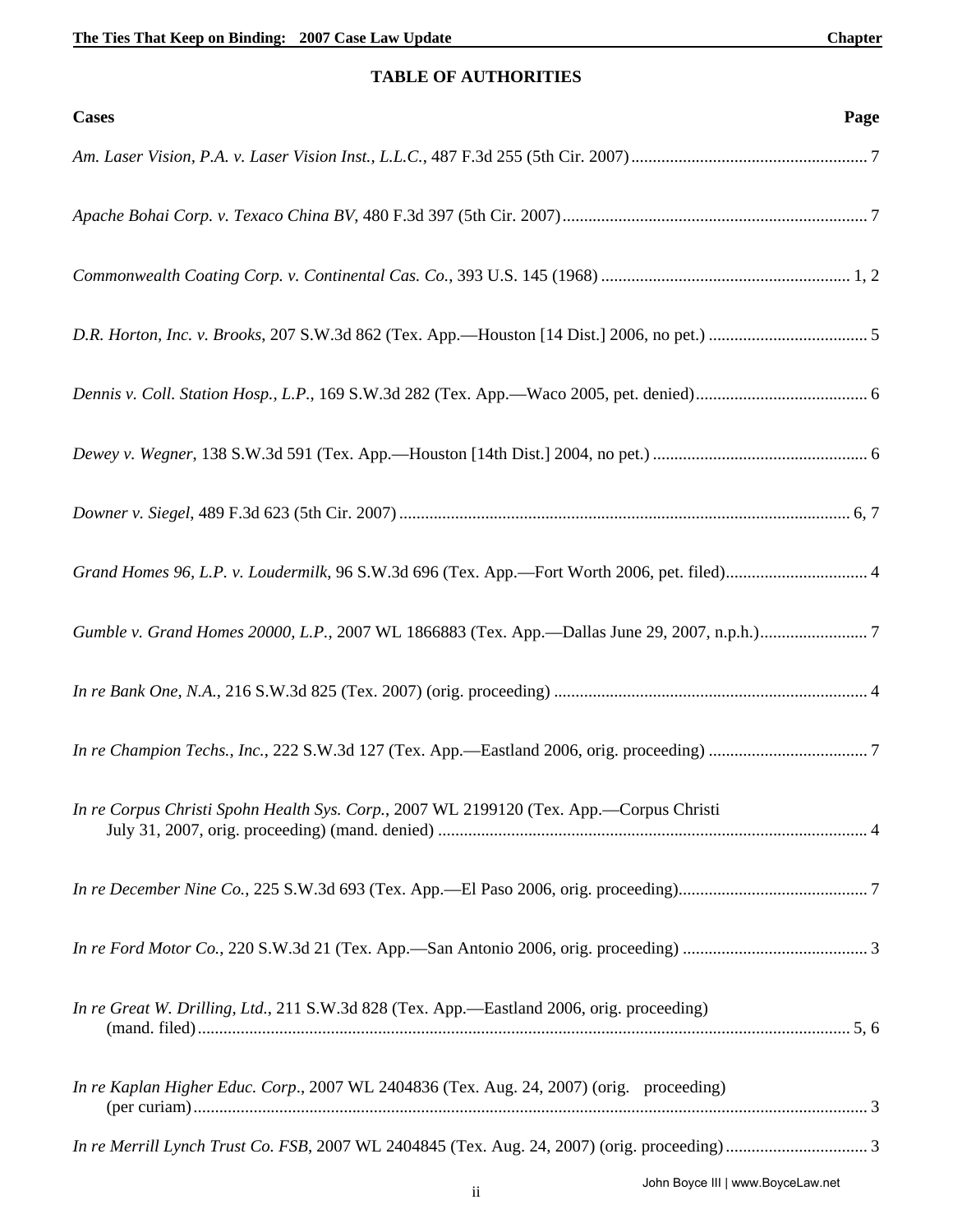| In re Merrill Lynch Trust Co. FSB, 2007 WL 2458421 (Tex. Aug. 31, 2007) (orig. proceeding) |  |
|--------------------------------------------------------------------------------------------|--|
|                                                                                            |  |
|                                                                                            |  |
|                                                                                            |  |
| In re Sonic-Carrollton V, L.P., 2007 WL 1990396 (Tex. App.—Dallas July 11, 2007, orig.     |  |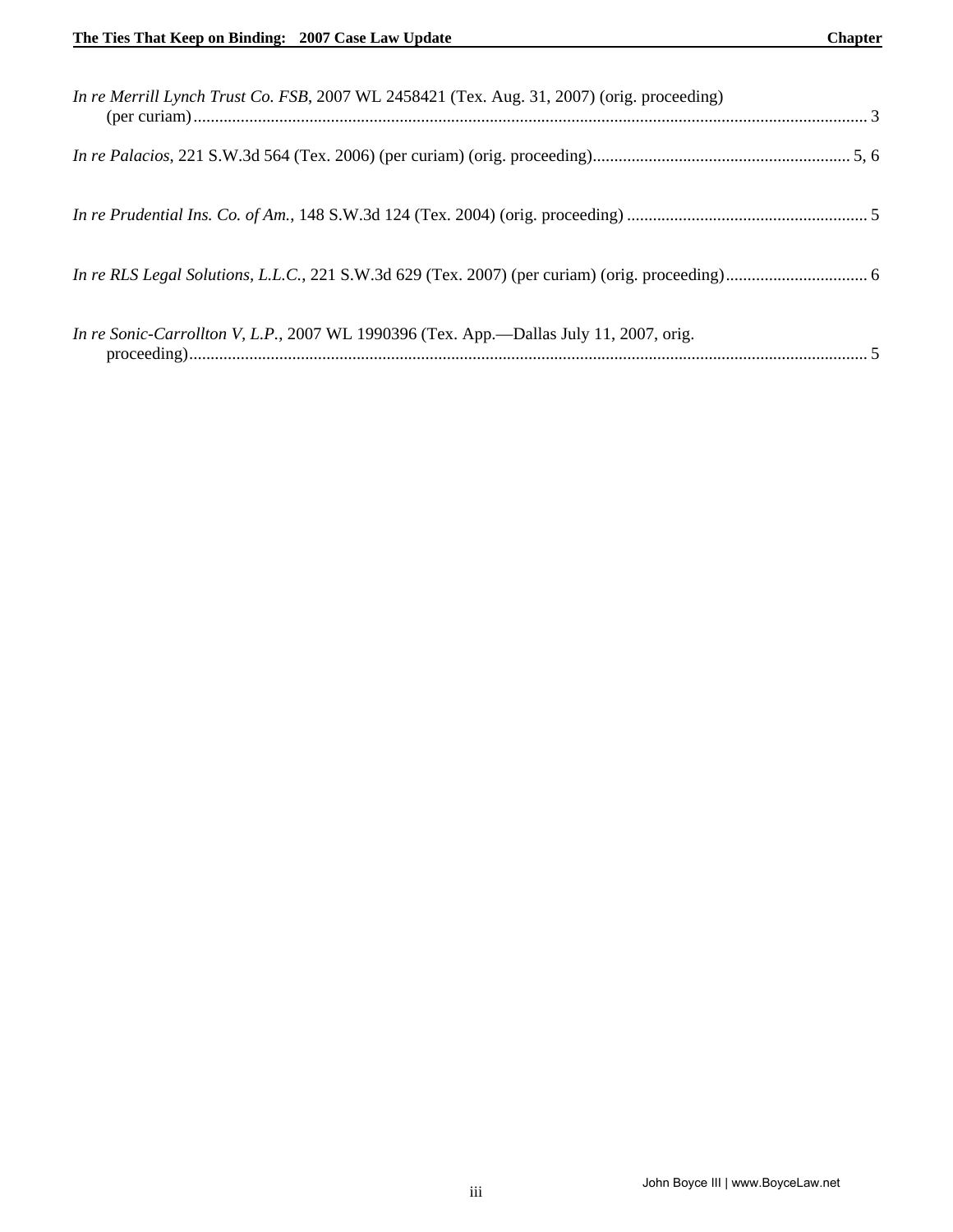## **TABLE OF AUTHORITIES (CONT'D)**

| <b>Cases</b>                                                                                | Page |
|---------------------------------------------------------------------------------------------|------|
|                                                                                             |      |
|                                                                                             |      |
|                                                                                             |      |
|                                                                                             |      |
| Positive Software Solutions, Inc. v. New Century Mtg. Corp., 476 F.3d 278 (5th Cir.),       |      |
|                                                                                             |      |
|                                                                                             |      |
|                                                                                             |      |
|                                                                                             |      |
| Teel v. Beldon Roofing & Remodeling Co., 2007 WL 1200070 (Tex. App.-San Antonio             |      |
| TMI, Inc. v. Brooks, 225 S.W.3d 783 (Tex. App.—Houston [14th Dist.] 2007, orig. proceeding, |      |
|                                                                                             |      |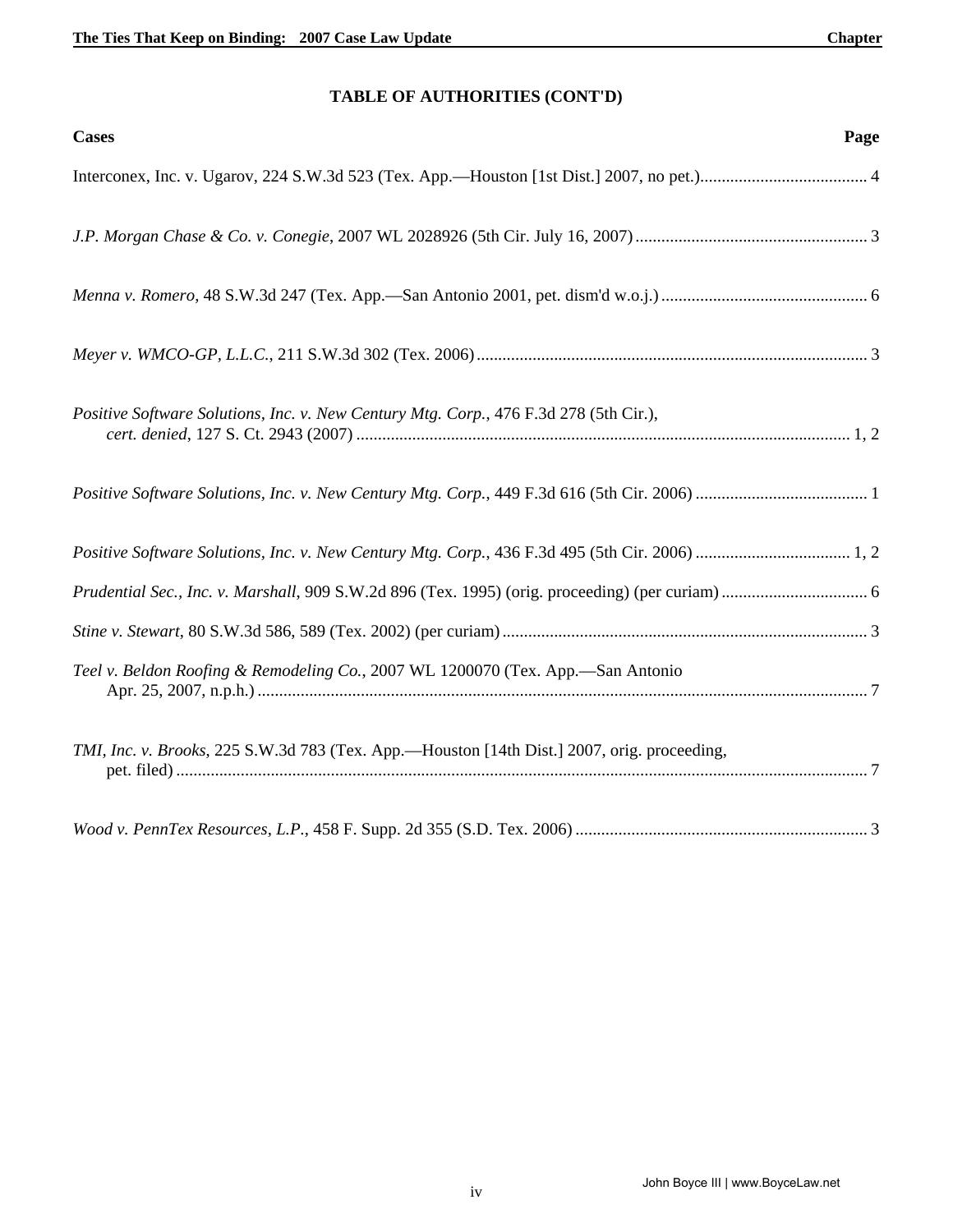#### **Other**

| Reagan W. Simpson & Aditi R. Dravid, The Aftermath of Prudential: Much Ado About Nothing?, |  |
|--------------------------------------------------------------------------------------------|--|
|                                                                                            |  |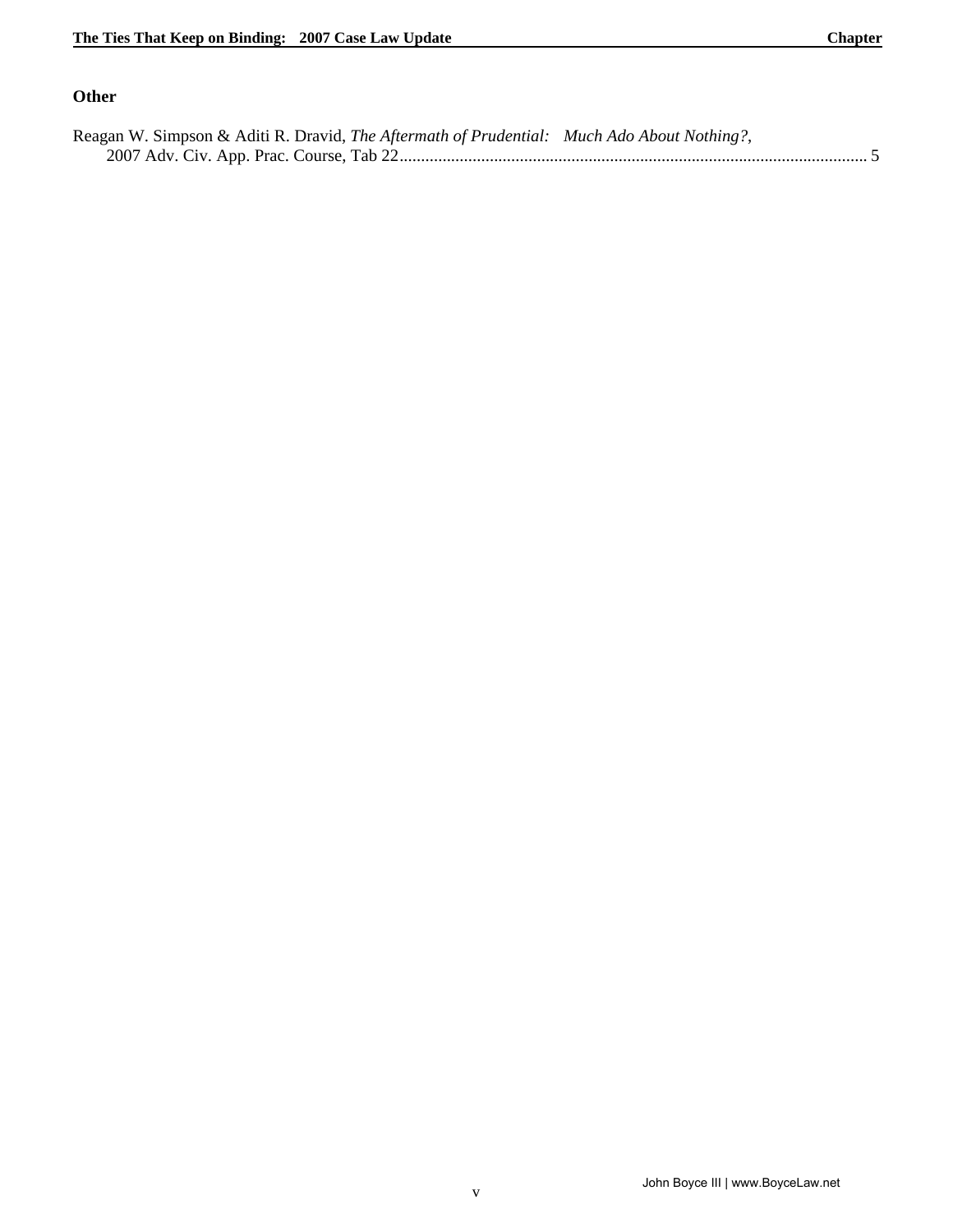# **The Ties That Keep on Binding: 2007 Case Law Update**

#### **I. INTRODUCTION**

Despite repeated predictions of its demise, alternative dispute resolution as an alternative to litigation is alive and well, and there are cases discussing its operation of which the practitioner should be aware. What follows is an overview of the significant cases discussing the law governing alternative dispute resolution in Texas from October 2006 to date.

#### **II. DISCLOSURE:** *POSITIVE SOFTWARE SOLUTIONS***—THE CASE OF THE YEAR, AGAIN**

 As always, a fertile area for litigation are cases raising questions of disclosure: what to disclose, to whom, when, and what are the consequences of failing to disclose. Fortunately, the cases decided in the past year have returned some stability to the law governing disclosure, if not predictability.

The most significant case addressing disclosure in 2006 was the Fifth Circuit's decision in *Positive Software Solutions, Inc. v. New Century Mtg. Corp.*, 436 F.3d 495 (5th Cir. 2006) [hereinafter "*Positive Software I*"]. The decision, authored by Judge Reavley, established a very broad standard of arbitrator disclosure. The most significant case addressing disclosure in 2007 was the Fifth Circuit's en banc decision in *Positive Software Solutions, Inc. v. New Century Mtg. Corp.*, 476 F.3d 278 (5th Cir.), *cert. denied*, 127 S. Ct. 2943 (2007) [hereinafter "*Positive Software II*"]. The decision in *Positive Software II*, authored by Judge Jones, reversed the panel's decision and significantly narrowed an arbitrator's obligation to disclose, although exactly how much this obligation has been narrowed is not yet clear.

#### **A. Background**

In order to understand why *Positive Software II*  is so important, it is necessary to know something about the facts of the case, because the facts drove the decision of both the panel and the en banc court. At its heart the claims in *Positive Software I* involved a dispute over alleged copyright infringement. 436 F.3d at 496. The matter was sent to arbitration, and the parties chose a single arbitrator through the AAA. *Id.* at 497. Despite being asked on several occasions to disclose all circumstances "likely to affect impartiality or create an appearance of partiality," including "past or present relationships with . . . counsel, direct or indirect, whether . . .

professional . . . or any other kind," the arbitrator indicated he had nothing to disclose. *Id.* After the plaintiff lost, it investigated further and discovered that the arbitrator had been co-counsel with the defendant's counsel—along with seven other law firms and thirty-four other lawyers—in what was described as "protracted patent litigation" about a decade earlier. *Id.* at 497-98. Because this fact was not disclosed, the plaintiff moved to vacate the award on the ground that it was the product of evident partiality. *Id.* at 497. The district court vacated the award on this ground, and the case was appealed to the Fifth Circuit. *Id.* at 498.

### **B. The Panel's Decision**

On appeal, the Fifth Circuit's panel decided that evident partiality existed under the FAA when "undisclosed facts show[ed] a reasonable impression of partiality." *Id.* at 501. It did so based in large part on its believe that the Supreme Court's decision in *Commonwealth Coating Corp. v. Continental Cas. Co.*, 393 U.S. 145 (1968), required this finding, even though the decision was by a plurality of the Court. *Id.* at 499-503. Based on this conclusion, it found that while every failure to disclose a connection between an arbitrator and someone involved in the arbitration does not support a finding of evident partiality, full disclosure of material matter is always required because the failure to disclose material matter is itself evidence of partiality. The reason the court in *Positive Software I* found a failure to disclose might indicate partiality by the arbitrator is because a failure to disclose some material fact "might create a reasonable impression of the arbitrator's partiality," even in the absence of evidence showing that the arbitrator was actually biased. *Id.* at 502. Applying this standard, the court in *Positive Software I* found the fact that the arbitrator had had a prior professional relationship with one of the lawyers might convey the impression of partiality, and, because this relationship had not been disclosed, it affirmed the trial court's vacatur of his award. *Id.* at 503-04.

### **C. En Banc Review**

After the panel issued its opinion, the Fifth Circuit took the very unusual step of granting a request that the decision be reviewed en banc by all of the judges on the court. *Positive Software Solutions, Inc. v. New Century Mtg. Corp.*, 449 F.3d 616 (5th Cir. 2006). The case was reargued in September of last year, and early this year the court issued a new decision, *Positive Software II*, reversing the panel that had decided *Positive Software I* and confirming the arbitrator award.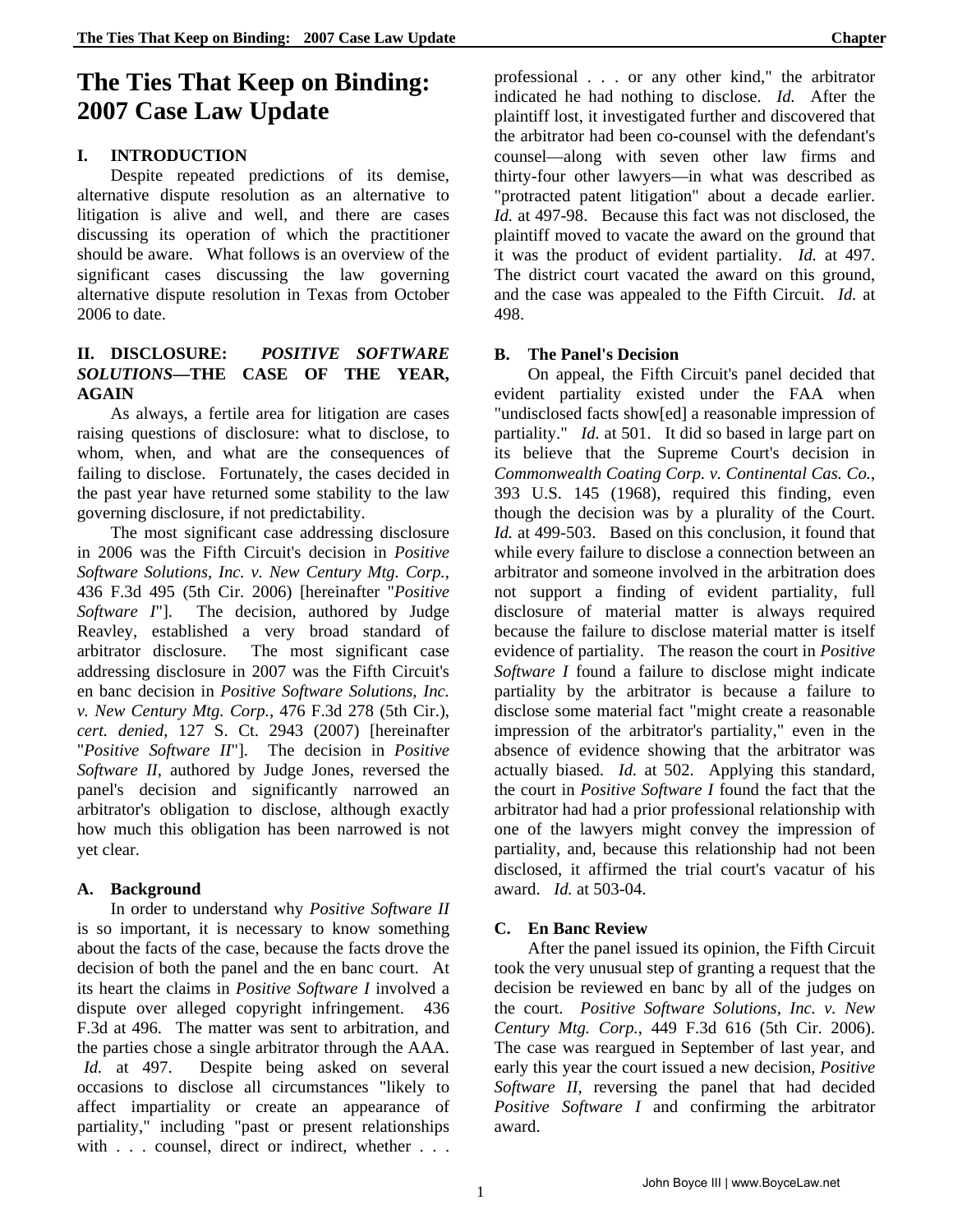The fundamental disagreement between the court en banc and the panel was over the definition of "evident partiality." The en banc court wrote that evident partiality "conveys a stern standard," and, parsing the phrase, found that it means something like a "bias that is clear to the vision or understanding." *Positive Software II*, 476 F.3d at 281. It reviewed the Supreme Court's decision in *Commonwealth Coating*, finding that the Court probably envisioned using evident partiality as a ground for vacating an arbitration award when the claim is that the arbitrator failed to disclose some material connection with another person only if the matter not disclosed is highly significant and all but certain to have influenced the arbitrator's decision. *Id.* at 281-84. To hold otherwise would seriously affect the arbitral process because (1) it would give "losers" a strong incentive to conduct after-the-fact investigations in attempting to discover relationships that could be used to argue the arbitrator was evidentially partial; (2) it would lead to expensive and protracted "satellite" litigation about issues of partiality that have nothing to do with the merits of the matters being arbitrated; (3) it would often result in the disqualification of the best and most qualified arbitrators, i.e., those with extensive experience in the field; and (4) it would have the undesirable effect of functionally imposing a higher ethical standard on arbitrators than on Article III judges. *Id.* at 285-86.

Reviewing the facts, the court in *Positive Software II* found that the arbitrator's prior association with one of the lawyers in the case as co-counsel in another, unrelated case was "trivial" because (1) although they both represented the same client, they had never met or spoken before the arbitration; (2) they were two of thirty-four lawyers on the case; (3) they came from different firms, and their firms represented only two of the seven firms involved in the litigation; and (4) their association ended seven years before the arbitration at issue. *Id.* at 283-84. "The draconian remedy of vacatur is only warranted upon nondisclosure that involves a significant compromising relationship. This case does not come close to meeting this standard." *Id.* at 286.

#### **D. Lessons Learned**

So at the end of the day the arbitrator was found not to have been unfairly partial to the winner, and the award was affirmed. But what lessons can the practitioner take from *Positive Software II*? Surprisingly, I think its lessons are more equivocal than the opinion in *Positive Software II* would suggest.

Most significantly, the disagreement between *Positive Software I* and *Positive Software II* came down to a disagreement about when a failure to disclose shows evident partiality: The panel decision set a lower threshold than did the court en banc. However, the decision in *Positive Software II*  ultimately did not announce a bright-line rule governing disclosure—in fact, it could not, because the question of when a relationship is material enough that it should be disclosed is so fact-intensive that a one-size-fits-all rule simply will not work. Although *Positive Software II* may make it more difficult for dissatisfied litigants to have an arbitration award set aside, the fact that nondisclosure can still justify vacatur if the matter that was not disclosed is sufficiently material and could be characterized as a "bias that is clear to the vision or understanding" probably means aggrieved parties to an arbitration are likely to continue to try to argue the failure to disclose some fact justifies vacating the arbitration award, at least if the stakes are high enough or the lawyers aggressive enough.

Therefore, although they reached different conclusions under the facts, both *Positive Software I*  and *Positive Software II appear to* drive home what is a good rule for all ADR neutrals to follow: When in doubt, disclose. If the matter disclosed is trivial, it is unlikely to lead the parties to strike the neutral. The author finds it difficult to believe that litigants are likely to have a strong objection to the fact that the arbitrator previously worked with one of the lawyers involved in the arbitration, and preemptively move to have the arbitrator stricken before the arbitration begins. This is especially true given that *Positive Software II* gives litigants a strong incentive to make any objections they have before the arbitration award is rendered, not after. The author also believes that the issue of undisclosed but trivial connections between arbitrators and those involved in the arbitration only become important once one side has lost. Conversely, if the disclosure is about some matter that reasonable persons would agree is material (for example, that the arbitrator is the brother-in-law of one of the litigants), the author suspects that even the court in *Positive Software II* would find this failure to disclose more than trivial and would be evidence of a lack of partiality. Lawyers in small towns and rural areas have dealt with conflicts at least as serious as the one in *Positive Software* for years without much trouble, and a litigant who is too picky about prior contacts between an arbitrator and anyone involved in the arbitration might find he or she has disqualified everyone experientially qualified to act as arbitrator.

An arbitrator resembles a judge, an umpire, a referee, or any other neutral who is called on to pass judgment on the behavior of others: If no one has any reason to know his name, he has probably done a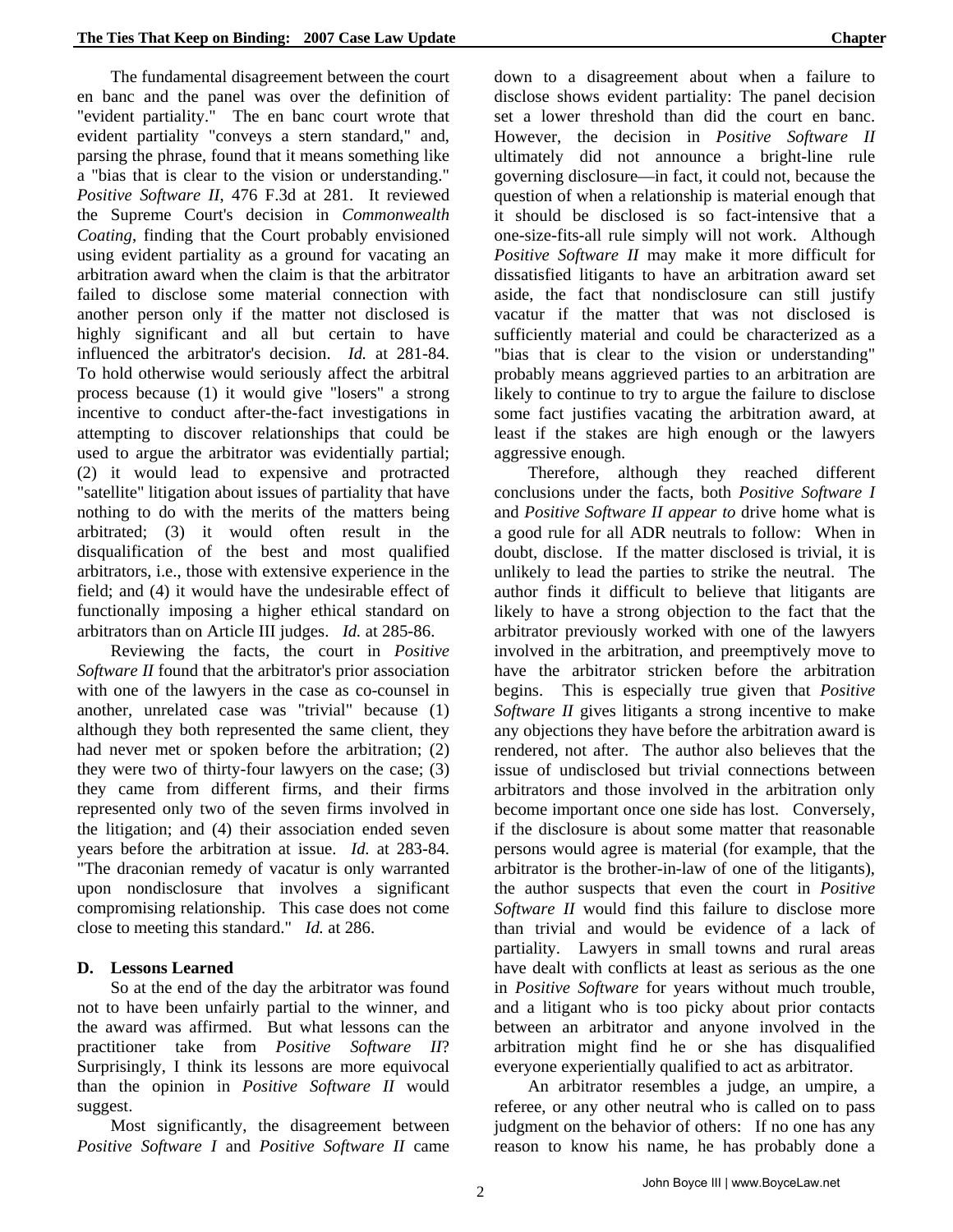pretty good job. The only sure way to prevent a nonfrivolous challenge to an arbitration award based on a failure to disclose is to disclose early, often, and all, and despite the fact that the award was ultimately **III. BINDING THE NONSIGNATORY TO AN AGREEMENT TO ARBITRATE**

Another "hot topic" in many cases is the question of whether and when a person who did not sign an arbitration agreement may nevertheless be bound by the agreement and made to arbitrate certain claims. The "hottest" part of this hot topic is a case involving estoppel—the idea that a litigant can be bound to an arbitration agreement he never signed if it would be unfair to allow him to avoid its effects.

A common situation where such an estoppel would be found is so-called "direct benefits estoppel," where a plaintiff seeks to directly benefit from a contract involving an arbitration provision. Direct benefits estoppel is intended to preclude the plaintiff from having it both ways: suing a defendant and seeking to enforce the obligations imposed by a contract containing an arbitration clause, while at the same time avoiding having these claims arbitrated. *Meyer v. WMCO-GP, L.L.C.*, 211 S.W.3d 302, 306 (Tex. 2006). The reach of direct benefits estoppel is very broad, extending to any claim that in any way arises under or is connected to a contract with an arbitration provision. For example, tort claims brought by a prospective purchaser of a car dealership's assets brought against a car manufacturer were found to be subject to arbitration because the contract between the purchaser and the seller contained an arbitration clause. *Id.* at 306-08. Similarly, a wrongful death suit brought by the children of the signatory to a contract with an arbitration clause had to be arbitrated, because the suit involved a claim for breach of a warranty found in the agreement. *In re Ford Motor Co.*, 220 S.W.3d 21, 24 (Tex. App.—San Antonio 2006, orig. proceeding). Perhaps most interestingly, it was held that the question of whether direct benefits estoppel applies under a given set of facts is the kind of "gateway" issue that is decided by the court rather than by an arbitrator. *Id.* at 23-24.

However, the fact that litigants can make nonsignatories arbitrate under some circumstances should not cause them to lose sight of the basic rule, which is that arbitration is a creature of agreement

Finally, a somewhat similar result can be reached under a logically related theory, the idea that the plaintiff is either a party to or a third-party beneficiary of an agreement containing an arbitration clause and, therefore, is bound by its terms even if he or she did not sign or otherwise directly consent to the terms of the agreement. For example, a nursing affirmed, this is the ultimate lesson of *Positive Software I* and *Positive Software II*.

and, therefore, usually requires a contract. This rule was driven home by two recent cases from the supreme court involving disputes over investment decisions. In one of the cases, the plaintiff, who had previously been injured in a refinery explosion and had received a large settlement, invested his money with Merrill Lynch. *In re Merrill Lynch Trust Co. FSB*, 2007 WL 2404845, at \*1 (Tex. Aug. 24, 2007) (orig. proceeding). On the advice of a Merrill Lynch employee, the plaintiff invested a large sum in a variable life policy issued by Merrill Lynch subsidiaries. *Id.* The plaintiff later sued the employee and the subsidiaries, but not Merrill Lynch itself. *Id.* This proved to be important: Although the court found that the claims against the employee arose out of his employment and therefore were covered under the contract with Merrill Lynch (which contained an arbitration clause), *id.* at \* 2; *see also In re Kaplan Higher Educ. Corp*., 2007 WL 2404836, at \*2 (Tex. Aug. 24, 2007) (orig. proceeding) (per curiam) (case decided the same day; holding that parties to an agreement to arbitrate cannot avoid the obligation to arbitrate claims against the other signatory by suing its agents), it was found that the claims against the subsidiaries were not subject to being arbitrated because the plaintiff's agreements with the subsidiaries were governed by separate contracts that did not contain arbitration clauses, *Id.* at \*3. *Accord In re Merrill Lynch Trust Co. FSB*, 2007 WL 2458421 (Tex. Aug. 31, 2007) (orig. proceeding) (per curiam) (same result in similar case brought by different plaintiff). Perhaps most interestingly, the court refused to find that the claims against the subsidiaries were subject to arbitration under the theory of "concerted misconduct equitable estoppel," a theory recognized by a few courts that requires arbitration of all interdependent claims when any claim is subject to an agreement to arbitrate and where the plaintiff alleges that the defendants engaged in "concerted misconduct." *Id.* at \*3-\*5. Although the court recognized that such a claim could exist, it was unwilling to override the general rule that all arbitrations must be the product of an agreement to arbitrate, at least in the absence of some clear and direct guidance from the supreme court. *Id.* at \*5.

home resident was bound by an arbitration provision signed by her mother, where it was contained in an agreement the nursing home required before she would receive the care she desired. *J.P. Morgan Chase & Co. v. Conegie*, 2007 WL 2028926, at \* 3 (5th Cir. July 16,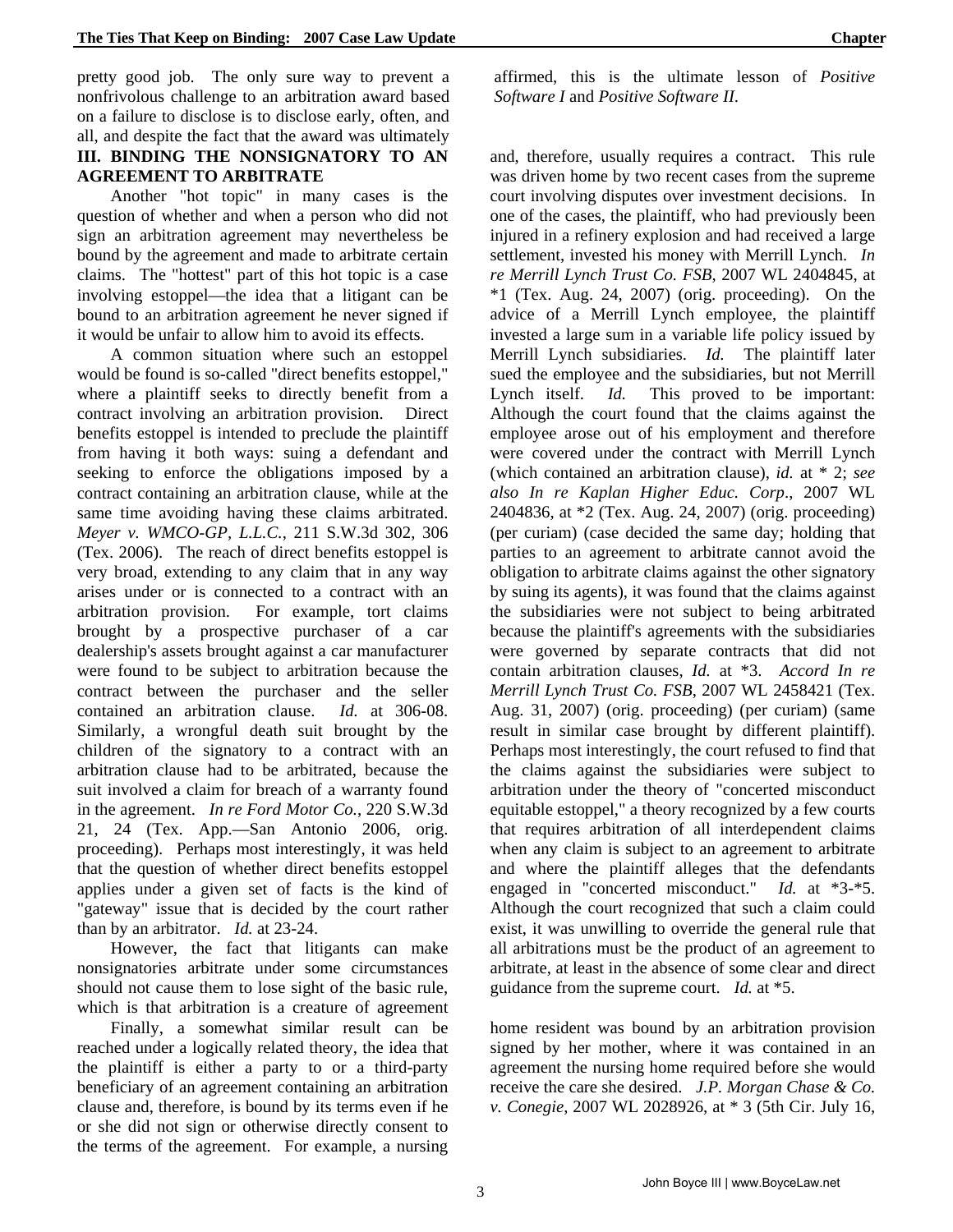$2007$ ).<sup>[1](#page-9-0)</sup> The close conceptual relationship between a claim of direct benefits estoppel and third-party beneficiary status is illustrated by a recent, factually complex, case involving claims by and between a number of entities arising out of a stock purchase agreement. *Wood v. PennTex Resources, L.P.*, 458 F. Supp. 2d 355, 357-61 (S.D. Tex. 2006). There, the court found that the party opposing arbitration was, factually, a party to the agreement containing the arbitration clause and, therefore, was bound to arbitrate. *Id.* at 362-65. However, even after making this determination, the court then spent a great deal of ink and effort to show that the result was the same even if it had approached the issue as being one of direct benefits estoppel, writing a small law review article on the topic. *Id.* at 365-74.<sup>[2](#page-9-1)</sup>

#### **IV. WAIVER OF RIGHT TO SEEK ARBITRATION**

It should come as no surprise that the courts have continued to hold the line on what it takes to constitute waiver of the right to seek arbitration, and the strong policy presumptions in favor of arbitration mean waiver will only be found rarely, and under egregious facts. Applying the general rule that an insubstantial invocation of the jurisdiction of a court does not waive the right to seek arbitration, the supreme court held, in *In re Bank One, N.A.*, 216 S.W.3d 825, 826 (Tex. 2007) (orig. proceeding), that asking the trial court to set aside a default judgment does not waive a party's right to arbitrate. The case involved a suit against a bank for the improper payment of forged checks. The plaintiff took a default against the bank, and the bank successfully moved to have the default set aside and answered. *Id.* at 826. Eight months later, the bank moved to have the matter sent to arbitration, and on a petition for a writ of mandamus the supreme court held (with little analysis) that the request to have a default judgment set aside did not constitute a waiver of the right to seek arbitration. *Id.* at 827. The lower courts continue to follow suit. *See, e.g.*, *Grand Homes 96, L.P. v. Loudermilk*, 96 S.W.3d 696, 704 (Tex. App.—Fort Worth 2006, pet. filed) (litigant did

 $\overline{a}$ 

not waive the right to seek arbitration, where it never asked the court for a dispositive rule on the case, the case had been on file for only eight months, and little discovery had occurred).

However, it may come as a surprise to learn that the courts decided two such cases in the past year, finding in both the waiver of the right to seek arbitration. The first such case was an unusual one, brought by a Russian who had been relocated to the United States for business against the company hired to coordinate his international move. *Interconex, Inc. v. Ugarov*, 224 S.W.3d 523, 528 (Tex. App.—Houston [1st Dist.] 2007, no pet.). After being sued, the defendant moved to have the matter sent to arbitration. *Id.* at 533. In finding that the defendant had waived its right to seek arbitration, the court noted: (1) the defendant was served in January 2004 and defaulted on liability in March 2004, but took no action to set aside this default until October 2004; (2) when its request to set aside the partial default was denied, the defendant demanded a jury trial, causing the trial date to be reset to December 2004; (3) only ten days before this trial the defendant moved to arbitrate; and (4) the trial court denied this request because the defendant had failed to timely file an answer. *Id.* at 534-35. It found that these acts were inconsistent with the defendant's right to have the claims against it arbitrated, because (1) the defendant did not answer the suit and did not seek arbitration before being partially in default; (2) the defendant requested a reset of the date for the damages trial so the matter could be heard by the jury; and (3) it waited until very soon before trial before seeking arbitration. These inconsistent acts, coupled with evidence showing that the plaintiff had flown from Kiev to Houston for trial and that the defendant had gained access to materials through discovery it would not have received in an arbitration showed that the plaintiff was prejudiced, and the right to seek arbitration was waived. *Id.* at 535.

<span id="page-9-0"></span> $<sup>1</sup>$  As a practical matter, the author believes the</sup> third-party beneficiary theory has more traction in federal litigation because Texas state law makes it very difficult for a person to be found a third-party beneficiary of a contract. *Stine v. Stewart*, 80 S.W.3d 586, 589 (Tex. 2002) (per curiam).

<span id="page-9-1"></span><sup>2</sup> As an aside, the discussion of this issue in *Wood* is a good one, and worth reviewing if you are involved in a case where direct benefits estoppel is at issue.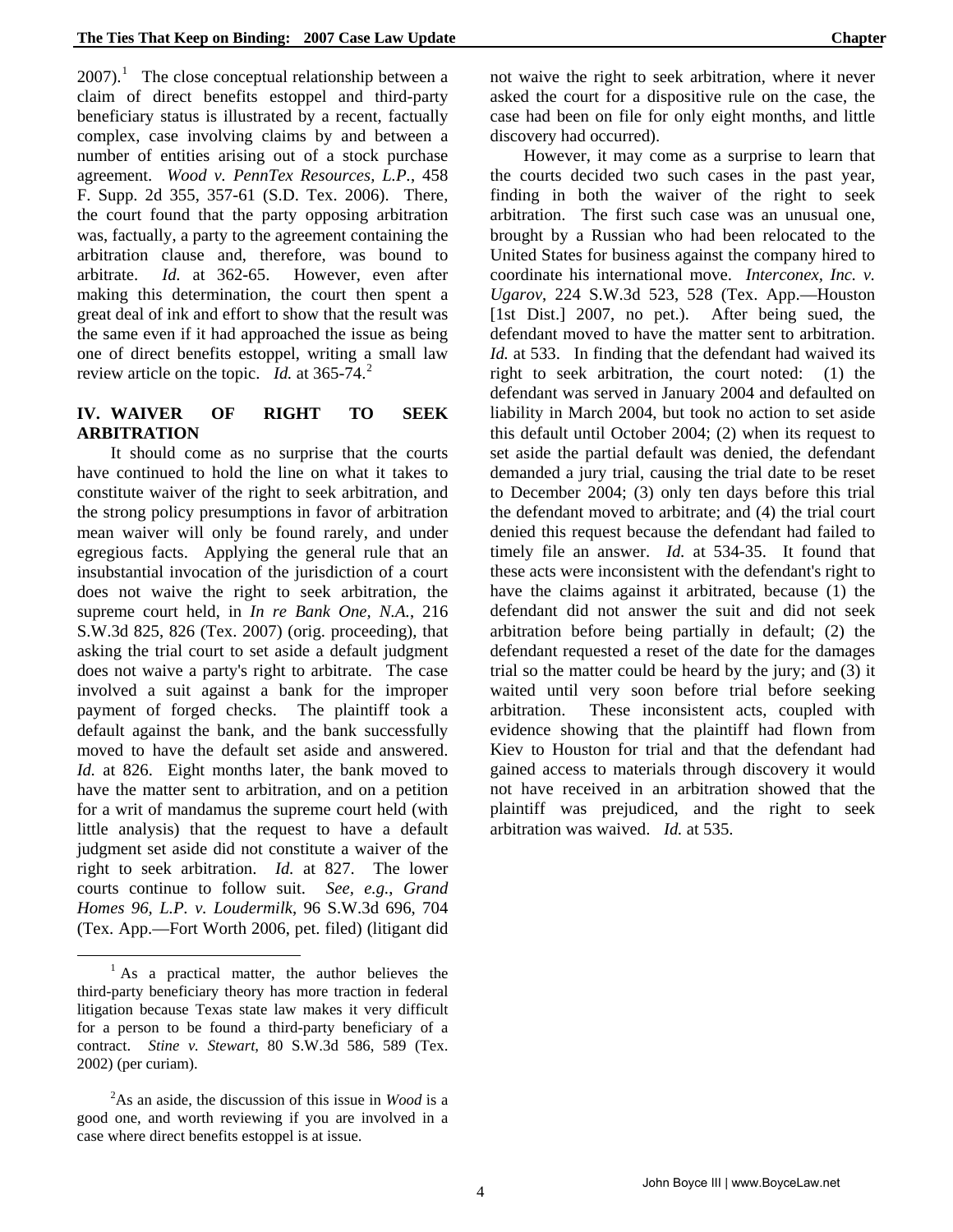A similar result was reached by the court in Corpus Christi. In a wrongful death suit against a decedent's former employer, the court found that the employer had waived its right to seek arbitration. *In re Corpus Christi Spohn Health Sys. Corp.*, 2007 WL 2199120 (Tex. App.—Corpus Christi July 31, 2007, orig. proceeding) (mand. denied) (not yet released for publication). It did so because the evidence showed that the employer (1) waited fourteen months before seeking arbitration; (2) filed a motion for leave to designate responsible third parties; (3) filed a third-party petition; (4) applied for and received a TRO and an injunction against the plaintiffs; (5) participated in setting the case for trial twice and continued those setting twice; (6) requested entry of an order granting a discovery control plan; and (7) engaged in "voluminous discovery," including seven sets of written discovery and eight motions to compel, and participated in at least seventeen depositions. *Id.* at \*3-\*4. The court also considered the fact that the plaintiffs had asked the employer about whether it might seek arbitration, and the employer stated that it did not consider the basis of the suit to be an "event" that would be subject to arbitration. *Id.* at \*4. Finally, it found the fact that the plaintiffs were forced to spend tens of thousands of dollars in litigating the case constituted prejudice, especially in light of the testimony that had the employer sought arbitration early on the plaintiffs would have pursued a different (and far less expensive) strategy in preparing for the arbitration than they would have done in doing battle in court. *Id.* at \*5-\*6.

All these cases highlight what are by now well-settled general rules. Participating in a lawsuit does not waive the right to seek arbitration, especially if the participation is "defensive" in nature. However, participation in a lawsuit to a significant extent, especially when coupled with requests for affirmative relief from the court, may well result in the waiver of the right to seek arbitration. Delay, while not sufficient to support a finding of waiver in and of itself, may be an important factor considered in deciding whether a party has impliedly waived its right to seek arbitration—delay is not a friend of arbitration, a sensible conclusion, given that one of the perceived benefits of arbitration is the rapidity with which the matter may be resolved. Finally, no

Finally, the availability of mandamus as a vehicle for challenging an order to arbitrate seems to be growing. Expanding on the supreme court's decision in *In re Palacios*, 221 S.W.3d 564 (Tex.  $2006$ ) (orig. proceeding) (per curiam), $3$  the Eastland

<span id="page-10-0"></span> $\overline{a}$ 

matter how extensive the participation in the litigation might be, waiver will not be found unless it is coupled with some prejudice attributable to the litigation. Ultimately, the question of whether there has or has not been waiver is a very fact-dependent one, meaning it is at least as difficult to create a bright-line rule regarding when arbitration has been waived as it is to create a bright-line rule governing what disclosure is appropriate.

#### **V. APPEAL OF ORDERS GOVERNING ARBITRATION**

The law governing when and how a party challenges a trial court's decision to grant or deny a request that a case be sent to arbitration has not changed at all in the past year, but a recent case lays out the process with admirable brevity and clarity where the request that the case be sent to arbitration has been denied. It says:

If arbitration is denied under the Texas Arbitration Act ("TAA"), the trial court's order may be challenged through an interlocutory appeal. However, relief from a denial of arbitration under the Federal Arbitration Act ("FAA") must be pursued through mandamus.

*D.R. Horton, Inc. v. Brooks*, 207 S.W.3d 862, 866 (Tex. App.—Houston [14 Dist.] 2006, no pet.) (internal citations omitted).

It is also clear that, if the dispute is subject to a valid arbitration agreement, the trial court's authority is limited to enforcing the agreement. In a case involving a dispute that everyone agreed was subject to an agreement to arbitrate, but which also raised issues subject to the jurisdiction of the Texas Motor Vehicle Board ("TMVB"), the appellate court found that the trial court had abused its discretion when it abated the matter to allow the TMVB to exercise its jurisdiction and when it provided that arbitration would occur only after the TMVB had declined to act or the proceedings were concluded. *In re Sonic-Carrollton V, L.P.*, 2007 WL 1990396, at \*3-\*4 (Tex. App.—Dallas July 11, 2007, orig. proceeding) (not yet released for publication).

 $\overline{a}$ 

*Co. of Am.*, 148 S.W.3d 124 (Tex. 2004) (orig. proceeding). In *Prudential*, the Supreme Court enforced a waiver of a jury trial by mandamus, in part because it found making the party to go through a jury trial and then appeal was a large enough waste of resources render the legal remedy "inadequate." *Id.* at 135-37. Thus, *Prudential* seems to recognize that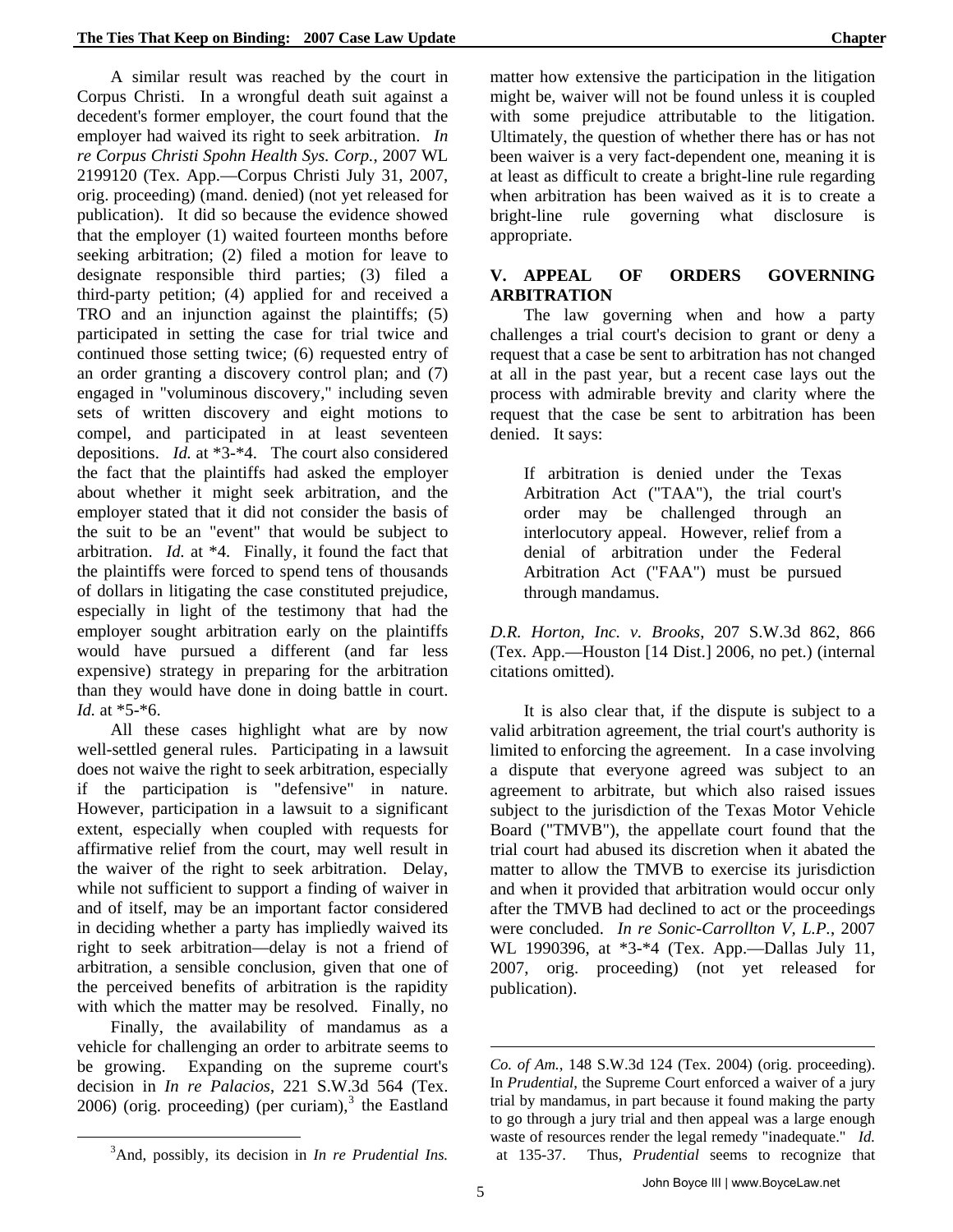Court of appeals considered and granted a petition for a writ of mandamus, finding that the trial court's decision to order the parties to arbitrate was a clear abuse of discretion. *In re Great W. Drilling, Ltd.*, 211 S.W.3d 828, 834-43 (Tex. App.—Eastland 2006, orig. proceeding) (mand. filed). $4$  The moral seems to be that if you can show the trial court's decision to send a matter to arbitration was really, really, *really*  wrong (oh-so-very-wrong) you may have that order set aside by way of a mandamus proceeding. This holding, an extension on the decision in *Palacios,*  which recognized that which a remedy might well be available, will further increase the amount of ancillary litigation of questions regarding the propriety of an orders governing arbitration.<sup>[5](#page-11-1)</sup>

But *Great W. Drilling* also implicitly raises

 $\overline{a}$ 

"incorrect trial form" is a serious enough error to justify a mandamus, and although it involved a jury trial vs. trial to the court a similar analysis applies if the issue is trial versus arbitration. Put another way, while *Palacios*  opened the door to mandamus petitions after an improper arbitration order, *Prudential* opened the door to such claims generally, paving the way for *Palacios*.

While there is some debate about whether *Prudential*  has caused a mandamus explosion or whether it merely reflects the current court's greater willingness to entertain mandamus proceedings, the number of mandamus petitions granted since *Prudential* has increased considerably. Between 2002 and 2004 (the year *Prudential* was decided), the court granted an average of 2.1% of the petitions for mandamus filed, while from 2005 through July, 2007 it granted 10.7% of the petitions filed, although the overall number of petitions filed remained nearly constant (ranging from 249 to 271). Reagan W. Simpson & Aditi R. Dravid, *The Aftermath of Prudential: Much Ado About Nothing?*, 2007 Adv. Civ. App. Prac. Course, Tab 22 at 4-5. In any case, whether you believe *Prudential* is the chicken or the egg, it seems that mandamus relief is easier than ever to get, either in an arbitration context or otherwise.

<span id="page-11-0"></span>4 Interestingly, the court in *Great W. Drilling* did not specifically explain why it believed the petitioner lacked an adequate remedy at law; presumably, it thought forcing the petitioner to go through an entire arbitration and then appealing the issue would be a sufficiently great waste of resources to justify mandamus, *a la Prudential* and *Palacios*.

<span id="page-11-1"></span><sup>5</sup>Great W. Drilling is interesting for another reason: The trial court delayed ruling on the request that the parties be sent to arbitration to permit discovery regarding the arbitration provision. *Id.* at 835-36. Although the court noted that such discovery is typically not permitted, *Id.* at 835, it ultimately found that because the discovery requests were not in the record the court was unable to say that the trial court abused its discretion in allowing this discovery. *Id.* at 835-36.

another issue: What is the scope of the appellate court's review of a decision to order litigants to arbitration by mandamus? In most cases involving a request to enforce an arbitration clause, the issues the court may decide are limited, with issues touching on the merits reserved for the arbitrator. Does the same rule apply where the issue is whether the trial court abused its discretion in ordering the parties to arbitration to such a degree that mandamus should issue? Or (put another way) does the different posture of the case allow the court to go where it could not otherwise go?

In *Great W. Drilling*, this issue was presented in the context of determining the scope of the arbitration clause. The general rule regarding this issue is well settled: Although it is up to the court to decide whether a given dispute falls within the ambit of a particular agreement to arbitrate, *Dennis v. Coll. Station Hosp., L.P.*, 169 S.W.3d 282, 285 (Tex. App.—Waco 2005, pet. denied); *Menna v. Romero*, 48 S.W.3d 247, 250 (Tex. App.—San Antonio 2001, pet. dism'd w.o.j.), the court's analysis is constrained by the fact that the law so favors arbitration, any doubts are to be resolved in favor of arbitration, and the matter should not be tried unless the court can say with "positive assurance" that the matter falls outside the scope of the arbitration clause. *Prudential Sec., Inc. v. Marshall*, 909 S.W.2d 896, 899 (Tex. 1995) (orig. proceeding) (per curiam); *Dennis*, 169 S.W.3d at 285; *Dewey v. Wegner*, 138 S.W.3d 591, 602 (Tex. App.—Houston [14th Dist.] 2004, no pet.).

In *Great W. Drilling*, the court considered whether the dispute fell within the ambit of the arbitration agreement, ultimately concluding that it did not. 211 S.W.3d at 843. Although several times the court made observations to the effect that arbitration provisions are to be construed broadly, broadly written arbitration claims will usually result in arbitration, *id.* at 837-38, 840, the court's analysis seemed to give short shrift to the idea that the claims at issue in the suit were related to the agreement containing the arbitration provision, *id.* at 841-43, raising the question of whether the court was engaging in the same kind of very limited review permitted courts in most arbitration cases or whether it felt it could go further. However, even if one concludes that the court in *Great W. Drilling* really did engage in the kind of limited analysis it is permitted to undertake, this still leaves open the question: Does the fact that the number of ways a court could conceivably abuse its discretion in ordering parties to arbitrate (thereby justifying a petition for a writ of mandamus under *Palacios*) limitlessly expand the issues the appellate courts may consider in deciding whether an abuse of discretion has occurred?

If *Palacios* is correct, and a mandamus may be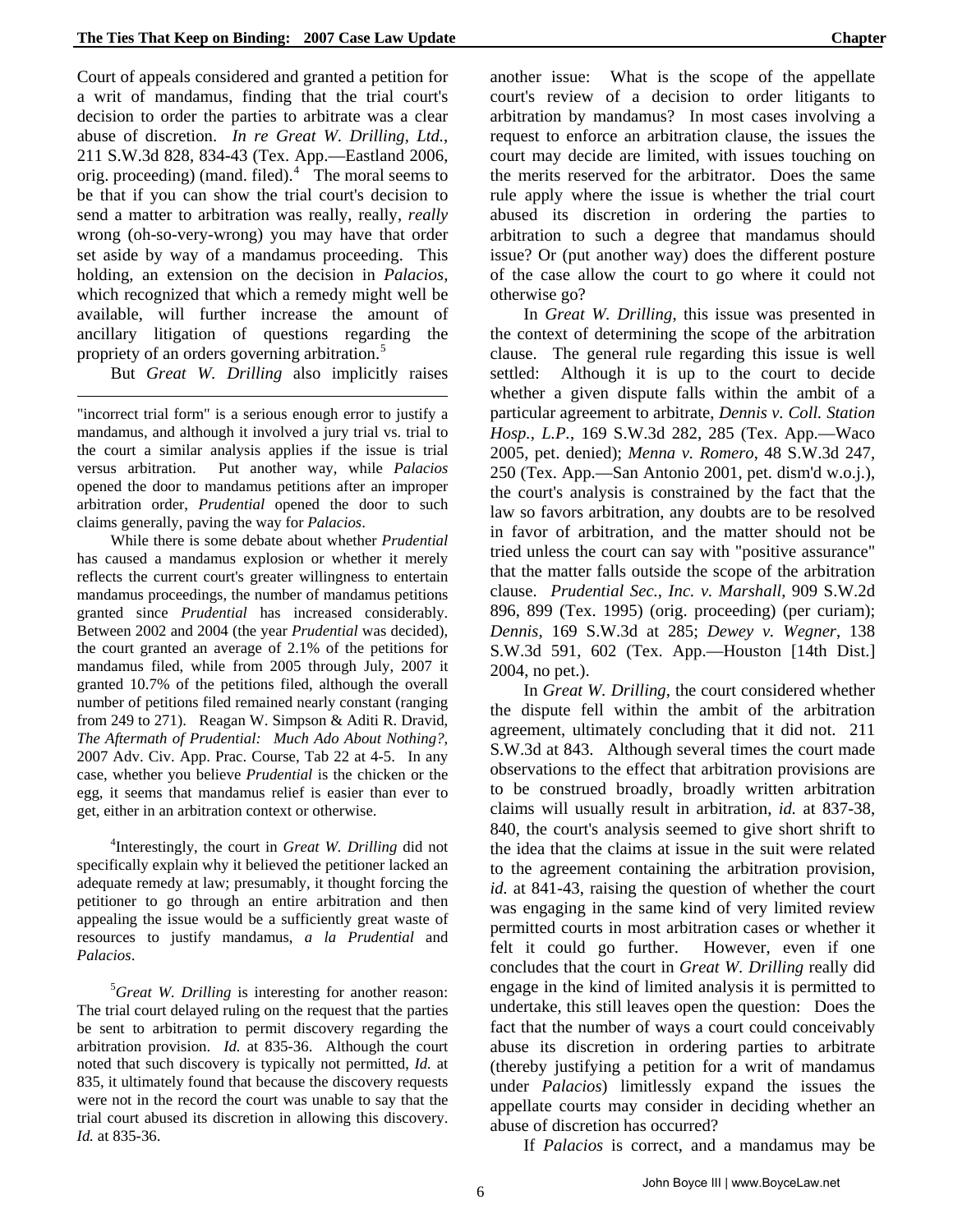appropriate in certain cases where parties have improperly been sent to arbitration, it stands to reason that appellate courts must have the full power to review the trial court's decision and the reason therefor in order to determine whether it was correct or whether it was an abuse of discretion. If this is the case, it could have the anomalous result of arguably incorrect decisions to send matters to arbitration judged under different rules than arguably incorrect decisions to refuse to send matters to arbitration or, alternatively, creating some new kind of "limited mandamus" review that applies only in *Palacios*-type cases. The supreme court has been

For example, a plaintiff who tried to avoid arbitration by arguing that the employment agreement containing the arbitration agreement was invalid as the product of economic duress was told to address this claim to the arbitrator; because the plaintiff challenged the entire agreement and not just the arbitration provision, the question of whether the agreement could be enforced was not a question the court would address. *In re RLS Legal Solutions, L.L.C.*, 221 S.W.3d 629, 630-31 (Tex. 2007) (per curiam) (orig. proceeding); *accord Downer v. Siegel*, 489 F.3d 623, 627-28 (5th Cir. 2007). More commonly, questions regarding the scope of the arbitrator's power to decide issues arise in the context of a claim that the arbitration agreement is procedurally unconscionable, i.e., that the circumstances surrounding the adoption of the arbitration agreement are unfair. An excellent outline of the general rules governing procedural unconscionability, as well as the evidence needed to sustain a procedural unconscionability challenge to the arbitration clause itself, is found in *TMI, Inc. v. Brooks*, 225 S.W.3d 783, 792-95 (Tex. App.—Houston [14th Dist.] 2007, orig. proceeding, pet. filed). *See also In re December Nine Co.*, 225 S.W.3d 693, 701-02 (Tex. App.—El Paso 2006, orig. proceeding) (discussing both procedural and substantive unconscionability).

However, the question of whether a given claim falls within the ambit of an arbitration clause may be decided by the court if it is presented in connection with other claims properly before the court. *See, e.g.*, *In re Champion Techs., Inc.*, 222 S.W.3d 127, 134 (Tex. App.—Eastland 2006, orig. proceeding) (reversing trial court's determination that arbitration provision was unenforceable because it was illusory, but affirming its determination that ex-employee's tortious interference claims did not fall within the ambit of the agreement to arbitrate because of the lack of any connection between those claims and plaintiff's employment; remanding case with directions that trial court compel arbitration on claims asked to review the matters presented in *Great W. Drilling* in a petition for writ of mandamus, a request on which it has not yet ruled. Stay tuned.

#### **VI. SCOPE OF THE ARBITRATOR'S POWER TO DECIDE ISSUES**

The cases from the last year also confirm that in most cases the question of whether an arbitration clause is enforceable and/or whether a particular issue is or is not subject to arbitration is a question for the arbitrator rather than the court, unless the challenge is being made to the arbitration clause itself.

falling within the ambit of the agreement).

#### **VII. REVIEW OF ARBITRATOR'S AWARD**

Finally, there are the inevitable legal challenges to the confirmation of an arbitrator's award; although the grounds for challenging an arbitrator's award under both the FAA and the TAA are very limited, every year sees a few cases where an aggrieved litigant tries to convince the court it should exercise its appellate jurisdiction over the arbitration and vacate the award. The cases of this sort from the year past show that this approach is the last-second, Hail Mary, option and unlikely to succeed.

As an initial matter, a party who wishes to appeal an arbitrator's award for some reason related to the arbitrator's conduct of the hearing or to the basis of his decision had better present a record. As logic suggests, the absence of a record showing what happened during the arbitration and why means that a court is in no position to review the arbitrator's decision under even the narrow grounds permitted by statute. *Gumble v. Grand Homes 20000, L.P.*, 2007 WL 1866883, at \*3 (Tex. App.—Dallas June 29, 2007, n.p.h.) (not yet released for publication).

However, even if a record is made, it is still difficult to convince the court that the arbitrator has gone so far wrong that his award should be overturned. Other than claims of bias (usually based on nondisclosure, and discussed above), many a disappointed litigant claims that the arbitrator is guilty of a "manifest disregard for the law" (under the FAA) or "gross mistake" (under the TAA). Fortunately for arbitrators, these claims rarely prevail. Merely failing to follow the law does not support a vacatur of the arbitration award. *Am. Laser Vision, P.A. v. Laser Vision Inst., L.L.C.*, 487 F.3d 255, 258 (5th Cir. 2007). Instead, the aggrieved party to an arbitration must prove that the arbitrator ignored the law so completely that his award should be vacated, *see, e.g.*, *id.* at 258-59 (arbitrator's award is subject to being vacated only if the arbitrator strayed so far from the law that he is effectively dispensing his own brand of justice and his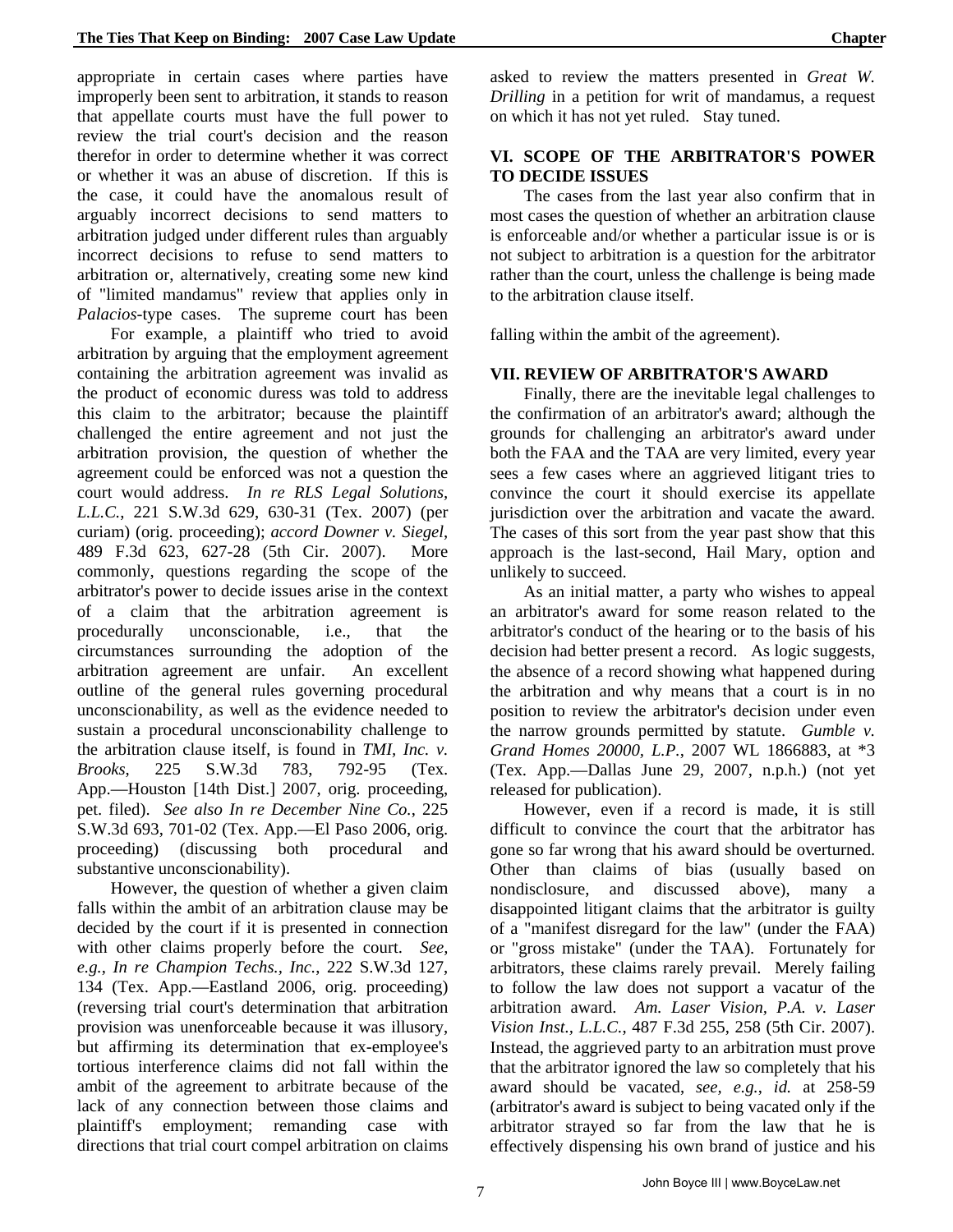decisions are irrational), which is hard to do if the party fails to identify any particular law the arbitrator supposedly ignored, *Teel v. Beldon Roofing & Remodeling Co.*, 2007 WL 1200070, at \*2-\*3 (Tex. App.—San Antonio Apr. 25, 2007, n.p.h.) (not yet released for publication). It also requires showing that the arbitrator's decision was intentional, i.e., that he was aware of this settled law but nevertheless chose to ignore it. *Apache Bohai Corp. v. Texaco China BV*, 480 F.3d 397, 405 (5th Cir. 2007). This degree of error rarely occurs, which tends to make arbitration awards very certain.

Nor will the right of the arbitrator to reach a decision in the case be assailed unless it is crystal clear that the arbitrator lacks the authority to act. This means that a party to an arbitration must convince the arbitrator that he lacks the authority to decide a dispute under the agreement or that the dispute lies outside the scope of the arbitration clause; if he fails to do so, the court will resolve the claims in favor of finding that the arbitrator had the authority to act if it is at all possible to do so. *See, e.g.*, *Downer*, 489 F.3d at 625-27 (rejecting assertion that claims fell outside the ambit of the arbitration clause, and finding it was broad enough the arbitrator could have found he had the authority to decide the dispute presented, and therefore upholding the award he rendered).

#### **VIII. CONCLUSION**

Although the past year has seen remarkable stability in the basics of ADR law, the cases discussed above show that even in stability there is conflict and tension, conflict and tension that will play themselves out in the courts in the months and years to come. I hope practitioners find the foregoing review useful in their practices in the coming year.